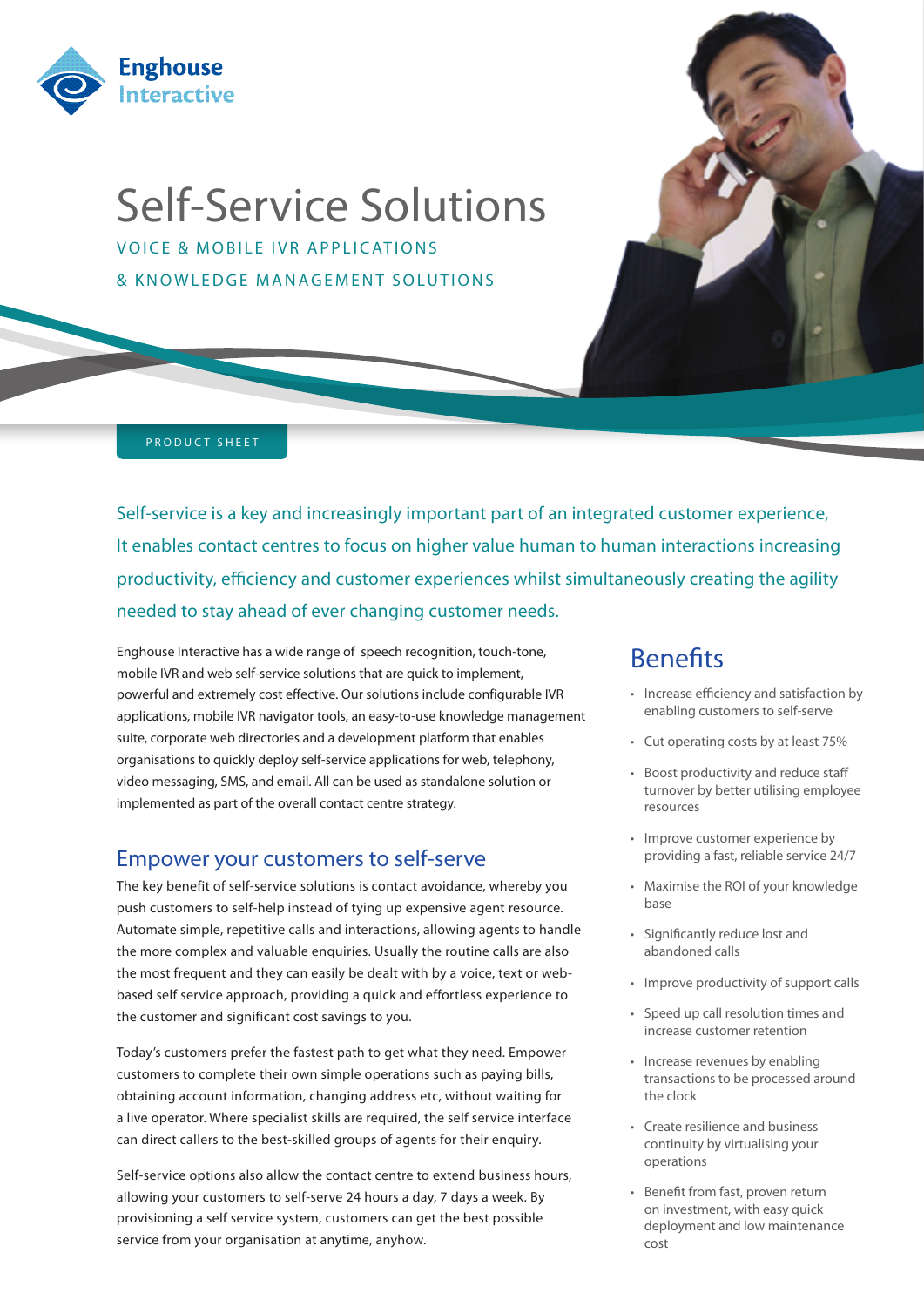# Communications Portal

Enghouse Interactive Communications Portal is an open standards-based development platform that significantly reduces the time, cost and complexity of creating and deploying tailored voice self-service and communications solutions.

EICP's integrated application development and management components enable organisations to deploy voice, video messaging, SMS, mobile IVR navigator and email communications on a single, cost-effective platform.

IVR applications are also monitored around-the-clock for reliability issues so that you are informed immediately of any problems before they adversely affect service levels.

# Mobile IVR Navigator

The frustration of calling a contact centre and being faced with a string of voice menus and options may not be the best experience, especially when your customer is using a mobile or smart device. To give customers the mobility and access they need. Enghouse Interactive has introduced Mobile IVR Navigator; which quickly allows a user on any device to participate in a selfservice session through a mobile app. The app visually navigates customers through your customer service options seamlessly offering your customers a better end-user experience and reducing customer frustration.

- • Leverage mobility to communicate with your customers
- Save time by providing a simple interface with no learning time required
- • Reduce customer frustration by presenting information quickly
- • Reduce call times by making sure that the customer only connects when an agent is available
- • Leverage your existing IVR capabilities to quickly get a mobile app in use by customers

# Configurable Self Service Applications

Enghouse Interactive has developed a range of pre-packaged, configurable applications using Communication Portal that are quick and easy to deploy and maintain. They require no expert coding or expensive professional services. All our applications are scalable and extendable, enabling you to integrate them with your own systems and join any number of applications together to create a complete service solution for your customers.

#### IDENTIFICATION AND VERIFICATION

The Identification and Verification (ID&V) application automates the process of caller identification and verification over the phone, either by keypad entry or speech recognition. On successful verification the application can transfer the caller to another IVR application or an agent. The application supports data protection requirements and can be used to provide security for outbound calls.

#### CARD PAYMENT

Bill payments are high volume, routine transactions. Automating bill payments reduces the cost of service and is a critical milestone to achieving PCI compliance. The Card Payment application is compliant with financial regulations and allows flexible integration with existing merchant payment provider, web-enabled database, or back-office systems.

#### QUICK MENU

The Quick Menu application enables organisations to quickly and easily create the call routing and menu functionality that guides callers through their IVR.

Quick Menu can read out information, ask a question and pass the caller to the relevant person or application. By combining these elements businesses can rapidly create and deploy a complete self service solution for callers.

# "Metrobank uses strong authentication with IVR as part of an exceptional customer service experience"

Chris King, IT Service Manager METRO BANK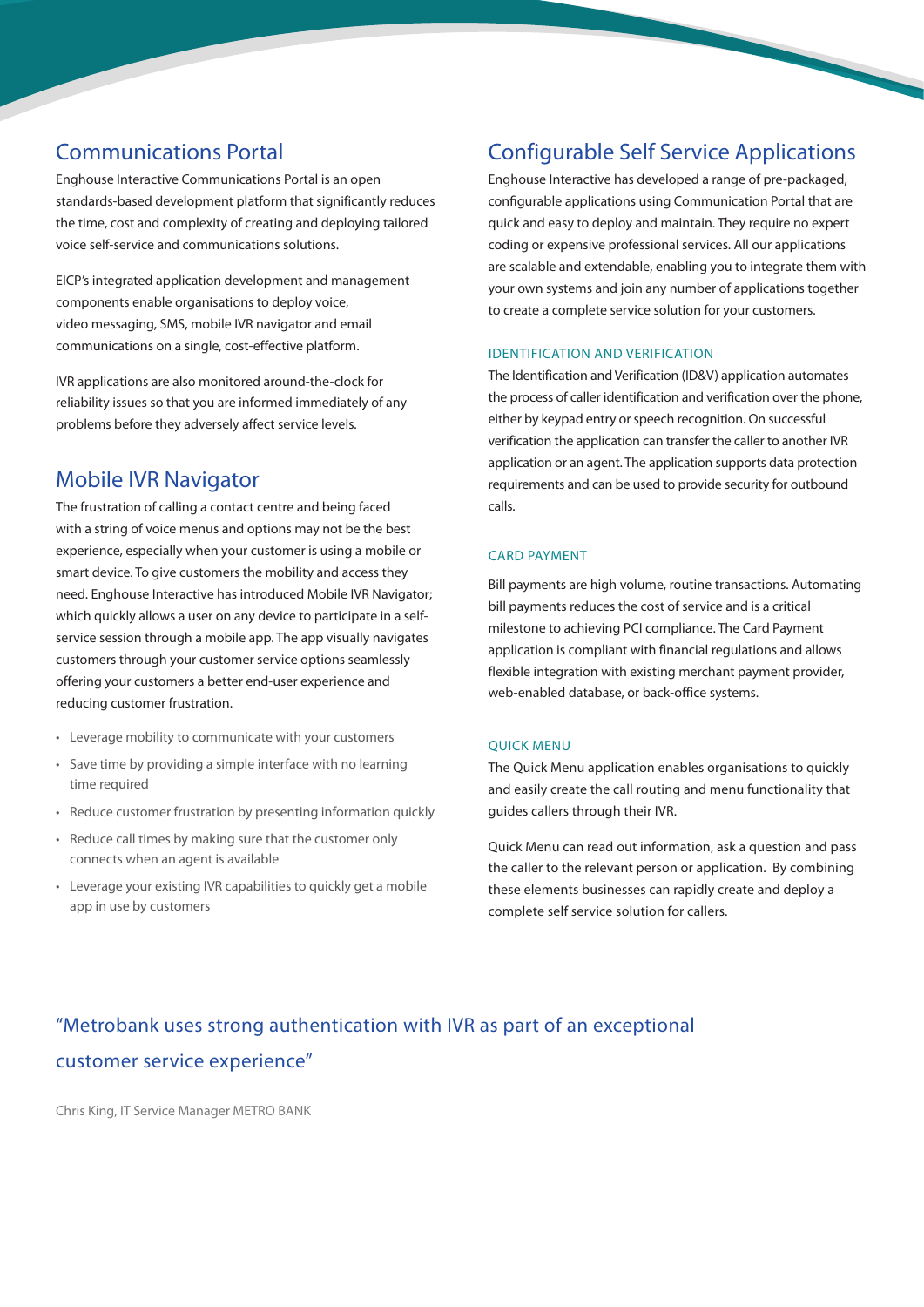### Speak in Natural Language

Speech recognition and speech-enabled IVR now have the capability to replace the traditional menu-driven IVR experience with a natural conversational customer interface. Not only can calls be answered and identified by an intelligent and friendly automated system, but they can directly ask for what they want without wading through multiple levels of IVR hierarchy.

#### SPEECH RECOGNITION

Natural language solutions are sought after for speed and ease of use. Our speech-enabled IVR flattens or eliminates IVR menu structure and provides optimal customer-directed self-service. Speech-enabled caller identification, along with skills-based routing takes time off the call. This greatly improves customer satisfaction, reduces operating costs and elevates the experience of the customer.

#### TEXT TO SPEECH

Rather than prerecording prompts, which can be time consuming, our text-to-speech-enabled IVR can dynamically transform text into natural speech prompts and informational messages. Our solution extract variable information (in text formats) and converts it to natural language. Providing customers with up to date information such as account information, weather updates, sports scores, or any dynamically constructed text message can have an immediate impact on reducing your message recording times, increasing message personalisation and improving overall automated self-service.

#### RECORDING SERVICES

Our specialised media voice services help capture brands in all their richness, crafting the words that shape and define brand persona, then casting and recording the right voice that best represents your business. Using the optimal professional voice can have an immediate impact on your customers perceived level of service.

### Knowledge Management Suite

A new generation of customers increasingly relies on the Internet as a prime source of information, and they want to find accurate answers, fast. Enghouse Interactive provides a powerful SaaSbased knowledge platform that creates an efficient informationdriven experience. With our web self-service platform, companies can organise their entire knowledge base, optimise FAQs and support content, create interactive troubleshooting guides and develop valuable community forums. Feature packed, fully customisable and intuitive to use, the platform includes powerful tools for managing the support site, with a look and feel that reflects your brand. Provide your customers and agents with the best answers while lowering workload and support costs.

#### POWERFUL SEARCH

Our search engine offers excellent search capabilities, relevancy and accuracy. Features include natural language search, hit highlighting, faceted navigation, rich document handling, content tagging, and more.

#### ARTICLE OPTIMISER

The article optimiser helps you maximise the ROI of your knowledge base. Powerful content and A/B testing lets you analyse user behaviour, understand how to improve content, reduce support requests, increase customer satisfaction and boost the performance of your self-service support site.

#### COMMUNITY FORUMS

Forums eliminate support inefficiencies and offer the same workflow, routing and notification capabilities as email. Use the forum community to grow your external knowledge base and turn your customers into your champions.

#### SOCIAL MEDIA INTEGRATION

Fully integrated social media support allows you to listen to customer comments and join the conversation, giving you an even more comprehensive view of your customers.

"SunTrust Bank has increased customer satisfaction by 30% with a platform that answers support questions round the clock, also our support site bounce rate decrease by 20%"